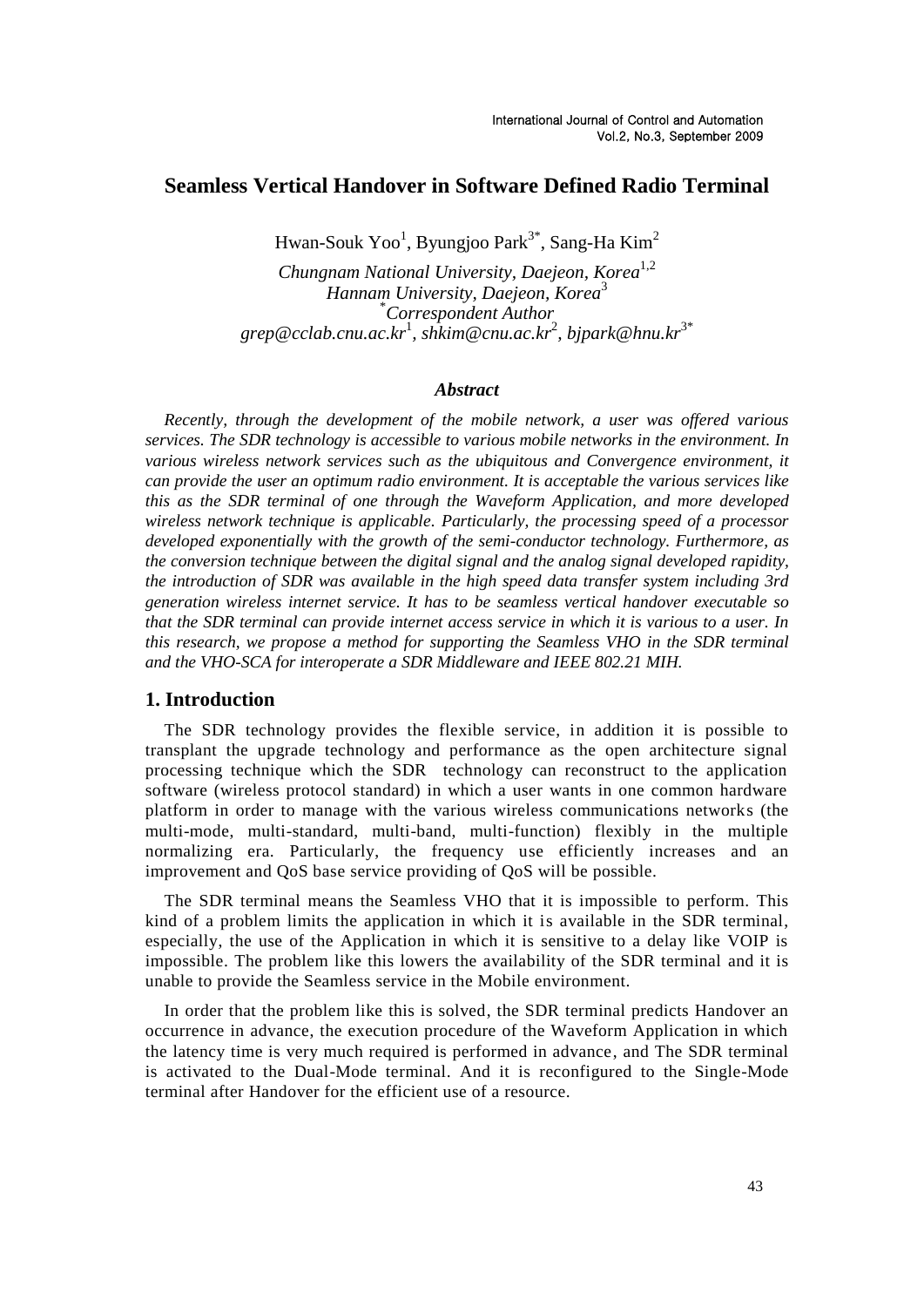# **2. Related Works**

### **2.1. Software Defined Radio and Software Communication Architecture**

The SCA CF is standardized for the application component and provides an open standards interface and the service. The CF was the help in the design of the application component designer through an abstraction, the lower part software and hardware hierarchy.

The SCA CF interface and services divided as follows:

- BAI (Base Application Interface): This application component should provide an interface and must be implemented interface. (Port, LifyCycle, TestableObject, PropertySet, PortSupplier, ResourceFactory)

- FCI (Framework Control Interface): The interface used in the SCA CF inside for the system control, and is an offer or an used interface and the service between CF inside functional elements. (Application, ApplicationFactory, DomainManager, DeviceManager)



**Figure 1. Software Defined Radio Architecture**

- BDI (Base Device Interfaces): It is the interface in which it provides the management and implementation of the logical device within a domain. (Device, LoadableDevice, ExecutableDevice, AggregateDevice, DeviceManager)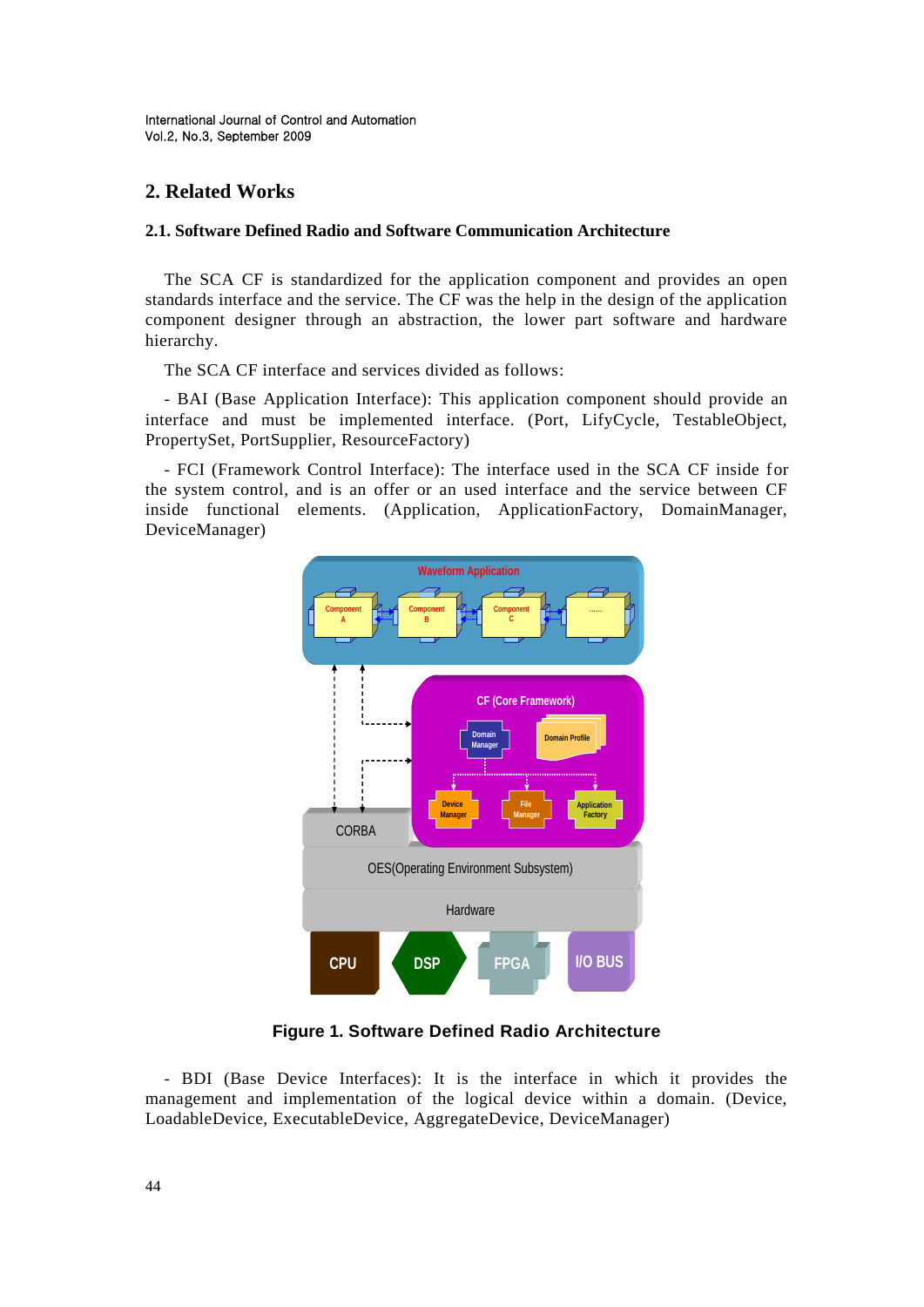- FSI(Framework Service Interface): The interface used by the external application program like the core framework part inside application, or the download management, and the application component. (File, FileSystem, FileManager, Timer)

- Domain Profile: There is the Software profile for the Device Profile in which we define the hardware attribute of the SDR terminal device and software component definition. This profile was written in XML form.

The Waveform Application consists of one or more Resources. The Resource interface provides a SCA common API for the control and configuration of a software component for Waveform Application. The application developers can extend these definitions by creating specialized Resource interfaces for the application.

The Waveform Application consists divided as follows.

- Assembly Controller : Assembly Controller for Resource Control
- FPGA Resource : Implement for Baseband, RF
- DSP Resource : Implement for RF and Multimedia Signal Processing
- Kernel Resource : Implement for L1 Driver and L2 MAC
- GPP Resource : Implement for User Interface and L3

Each Resource has an Adapter corresponding to itself. The Assembly Controller mutually works with the Adapter of an individual in order to perform the start, stop and property control about the Resource of the Waveform Application.

Waveform application components are performed by the Executable Device with the fork() and exec(). And they go by Application with Initialize() and are performed. Moreover, the getPort() and connectPort() are used for the port information reference and attach of each component.

In an application, the query(), and the configure() interface are used in order to inquire the attribute of the Waveform application component and change.

### **3. Problem Definitions**

#### **3.1. Vertical Handover Based on Software Communications Architectures**

After stopping the existing waveform application and carrying out the uninstall procedure, the case of doing Handover by Single-mode executes a new waveform application.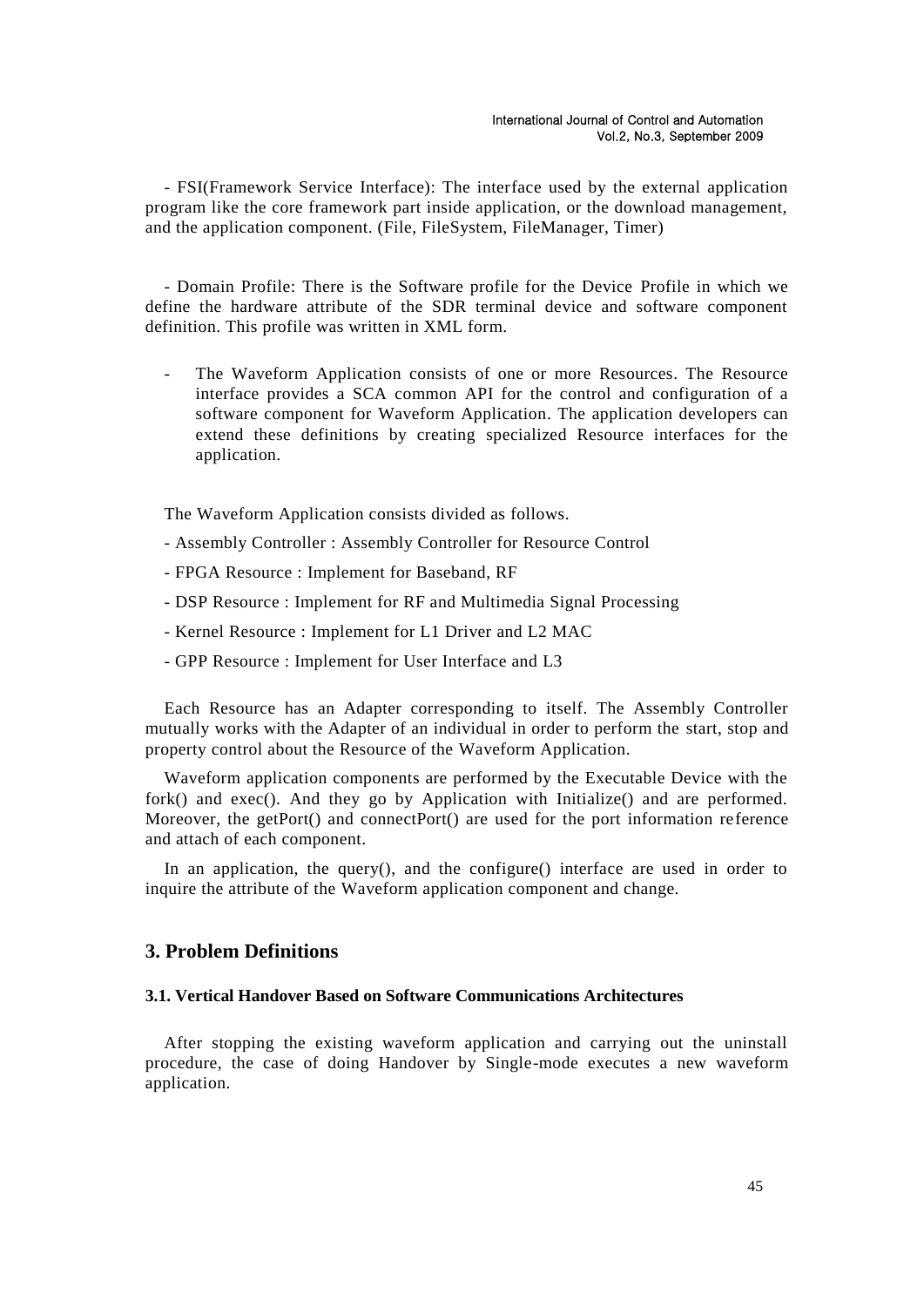While the installation of the new waveform application in the time when the preexistence waveform applications stops and uninstall is performed, and an execution is completed, a connection the SDR terminal is impossible in a network. In this procedure, the SDR terminal performs the Hard Vertical Handover and a user loses all information of connected session. As to this time, the SDR terminal is the time to certainly need for a reconfiguration and the software performed in FPGA, DSP, GPP is changed in these procedures.

## **4. Proposed Mechanism (VHO-SCA)**

In this section we will show and discuss our proposed scheme the Seamless Vertical Handover in the SDR Terminal, Our scheme is the enhanced SCA Reconfiguration Procedure that Vertical Handover support will be possible. We will discuss in detailed our proposed scheme the VHO-SCA.

#### **4.1. Proposed VHO-SCA**

In this section we will show and discuss our proposed scheme the Seamless Vertical Handover in the SDR Terminal, Our scheme is the enhanced SCA Reconfiguration Procedure that Vertical Handover support be possible. We will discuss in detailed our proposed scheme the VHO-SCA.

The MIH Manager received the Access Network Information through the MIIS server of MIHF. The Waveform Application Manager with the corresponding waveform application exists on the Waveform Application Repository to retrieve. If it doesn't exist, it approaches to the Waveform Application Repository Server defined as the Information Element of MIIS and the new Waveform Application file is downloaded. It stores in the Waveform Application Repository.

The MIH Function delivered the information elements of a neighboring through MIIS. The MIIS message in which the MIH Function receives is delivered to the MIH Manager and the IE\_NETWORK\_TYPE information element of MIIS is delivered to the Waveform Application Manager. The Waveform Application Manager searches for whether the Waveform Application described on IE\_NETWORK\_TYPE information element exists in the Waveform Application Repository or not. If there is no usable Waveform Application, the corresponding Waveform Application get a transmission of from the Waveform Application Repository Server in which it comes to the Waveform Application Server Specific Information Elements of MIIS and The Waveform Application file in which it receives is stored in Waveform Application Repository. Figure 2 show the process where the SDR terminal operates with Multi-Mode for the Seamless VHO. The detail process is as follows.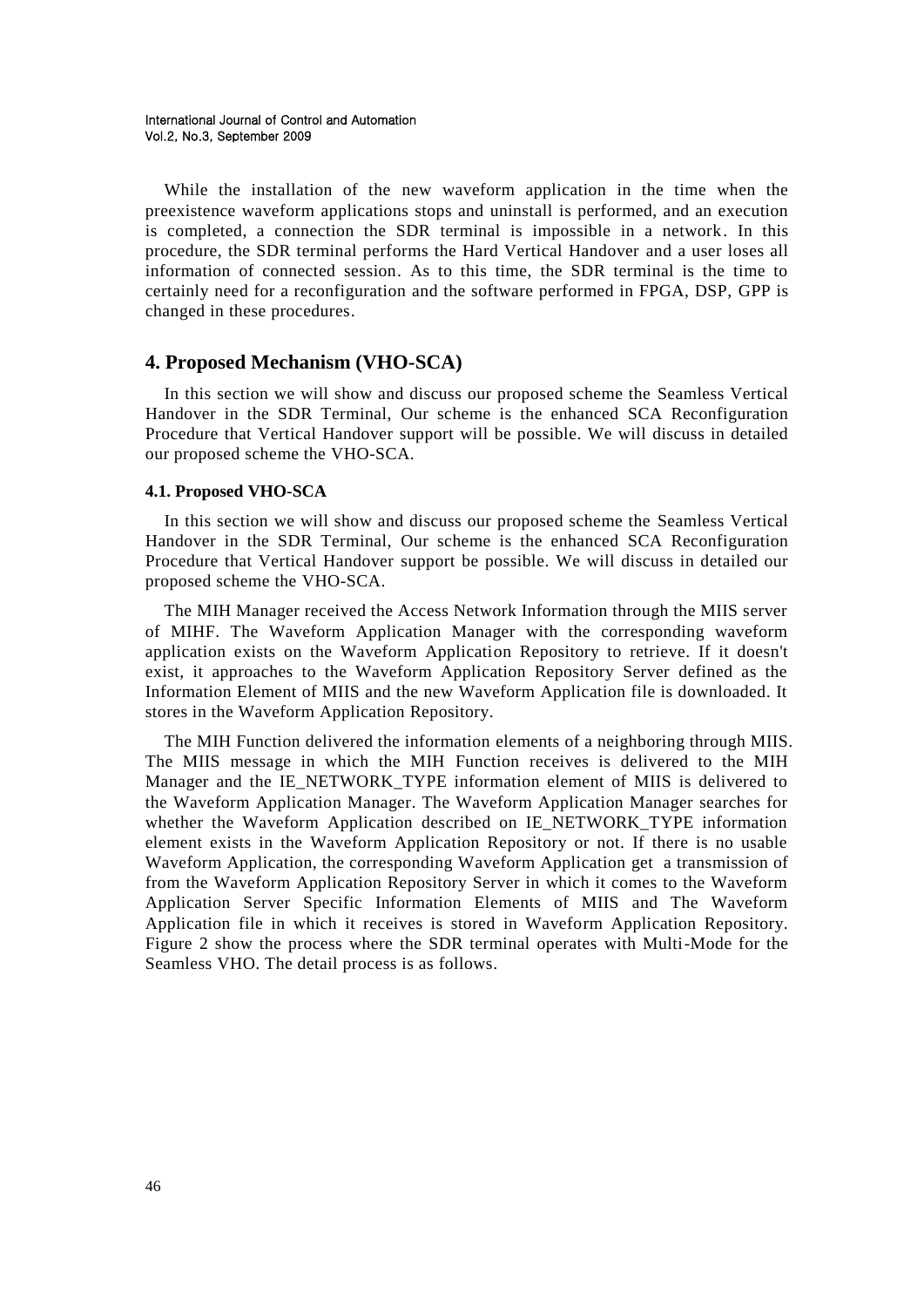International Journal of Control and Automation Vol.2, No.3, September 2009



**Figure 2. The SCA Architecture for Supporting Vertical Handover**

The delivery of the event in which it relates to a handover from MHIF in the waveform application and this event will be forwarded to the MIH Manager. MIH Manager based on information from the MIIS install a new need to select the Waveform Application, the Waveform Application Manager searches for it has the selected the Waveform Application File.

The Waveform Application Manager confirms whether there is the corresponding Waveform Application in the Waveform Application Repository or not, Domain Manager is requested to install the Waveform Application. The Domain Manager produces the Application Factory for being created with the new Waveform Application and the Application Factory creates the Waveform Application. It delivers to the MIH Manager if the MIH Function of the newly created Waveform Application receives the MIH\_Link\_ Event including MIH\_Link\_Detected or MIH\_Link\_Up.

If the MIH Manager determined that handover was the completed, it requests to uninstall the Waveform Application in which it uses in a preexistence to Waveform Application. The Waveform Application Manager requests that it gives the corresponding Waveform Application to the Domain Manager with uninstall. The Domain Manager requests that the Application Factory uninstall the old Waveform Application. The Application Factory uninstalls Waveform Application and the Domain Manager uninstalls the Serving Application Factory.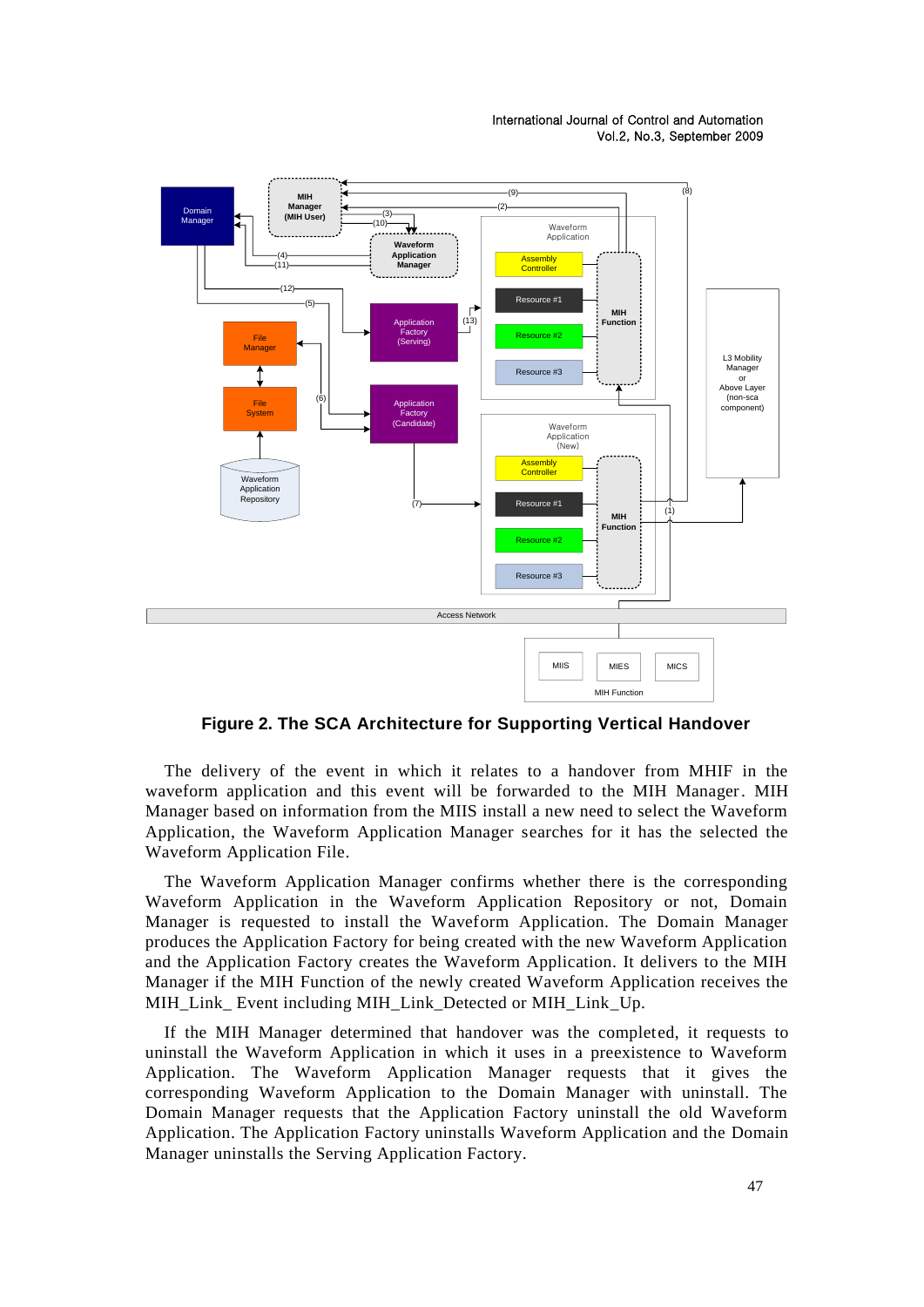International Journal of Control and Automation Vol.2, No.3, September 2009



#### **4.2. Using Virtual Interface for PMIPv6 in the SDR Terminal**

**Figure 3. Procedure with VHO-SCA**

Figure 7 shows a mobile-initiated handover flow chart in which PMIPv6 and VHO-SCA operate.

In the SDR terminal, if the uninstall of the waveform application is performed, the state of the SDR terminal is initialized. This is to prevent from an effect on the new waveform application in which previously the performed waveform application is performed in a next. Therefore, in the Reconfiguration procedure of the SDR terminal, the serving network interface is deleted and the ipv6 address information in which set up by the Router Advertisement disappears.

### **5. Conclusions and Future Works**

This paper has described Seamless Vertical Handover Software Communication Architecture (VHO-SCA) as new architecture using IEEE 802.21 MIH. The process for operating the SDR terminal with Dual-Mode was explained in order to support the Seamless Handover and it was seen to IP Mobility could support by applying the SDR terminal to PMIPv6.

## **6. References**

[1] ETRI Development Report, ``Report on the Development of Middleware Platform for the SDR Terminal,`` ETRI, February 2009.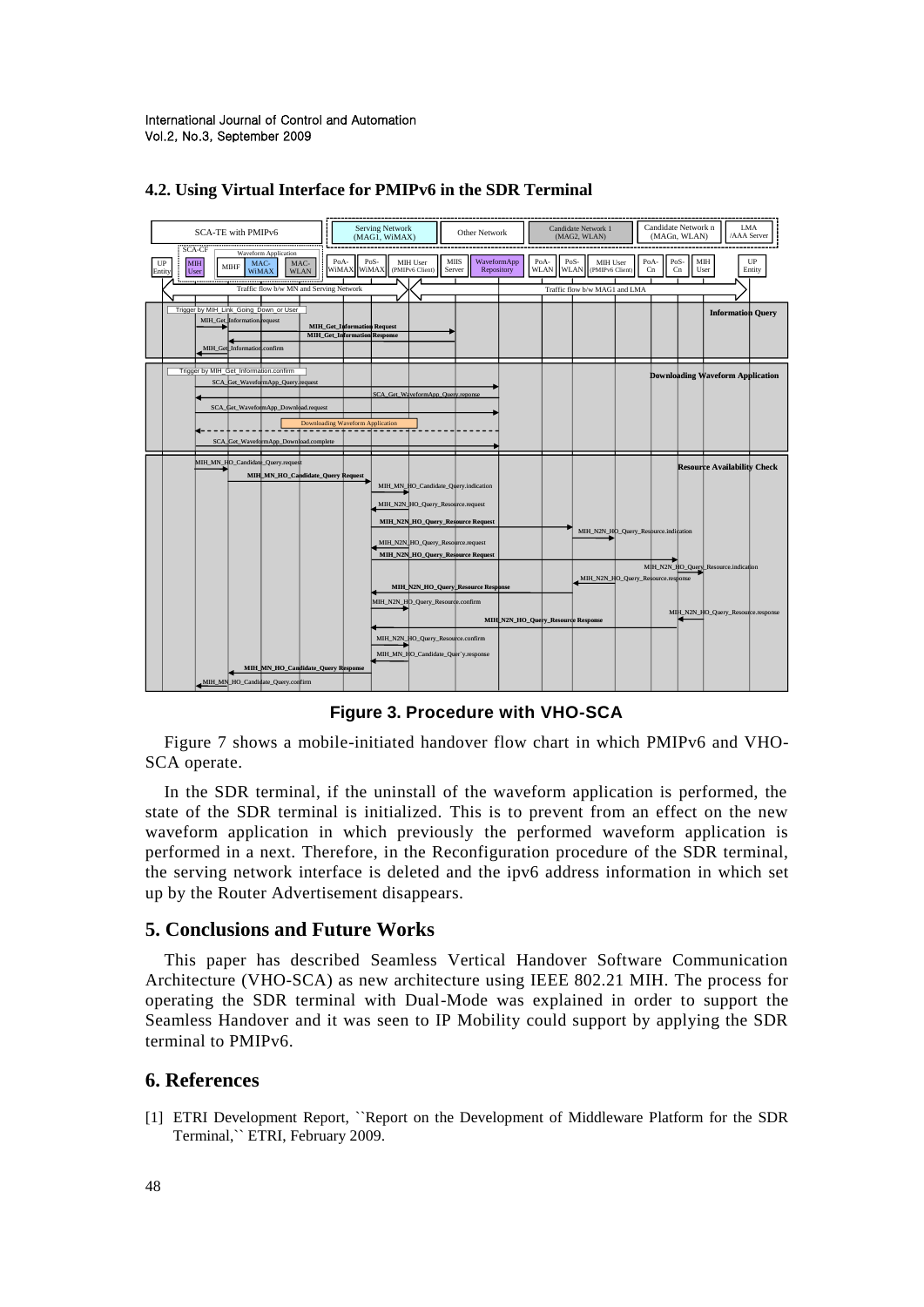- [2] IEEE Std 802.21, ``IEEE Standard for Local and Metropolitan Area Networks Media Independent Handover Services,`` IEEE, January 2009.
- [3] G. Lampropoulos, A. K. Salkintzis, N. Passas, ``Media-Independent Handover for Seamless Service Provision in Heterogeneous Networks,`` IEEE Communications Magazine, January 2008, pp.64-71.
- [4] A.D. L. Oliva et al., ``An Overview Of IEEE 802.21: Mediaindependent Handover Services,`` IEEE Wireless Communications, August 2008, pp.96-103.
- [5] V.G. Gupta and D. Johnston, ``A Generalized Model for Link Layer Triggers, `` submission to IEEE 802.21, March 2004.
- [6] L. Eastwood, S. Migaldi, Q. Xie, V. Gupta, ``Mobility Using IEEE 802.21 In A Heterogeneous IEEE 802.16/802.11-BASED, IMT-ADVANCED (4G) Network,`` IEEE Wireless Communications, April 2008, pp.26-34.
- [7] A. De la Oliva et al., ``IEEE 802.21 Enabled Mobile Terminals for Optimized WLAN/3G Handovers: A Case Study," ACM SIGMOBILE Mobile Computing and Communications Review Vol.11, April, 2007, pp.29-40.
- [8] Kenichi Taniuchi et al., ``IEEE 802.21: Media Independent Handover: Features, Applicability, and Realization,`` IEEE Communications Magazine, January 2009, pp.112-120.
- [9] T. Ali-Yahiya, K. Sethom, G. Pujolle, ``A Case Study: IEEE 802.21 Framework Design for Service Continuity across WLAN and WMAN," Wireless and Optical Communications Networks, February 2007.
- [10]T. Ali-Yahiya, K. Sethom, G. Pujolle, ``Seamless Continuity of Service across WLAN and WMAN Networks: Challenges and Performance Evaluation," IEEE/IFIP International workshop on Broadband Convergence Networks, May 2007.
- [11]Joint Tactical Radio Systems, ``Software Communications Architecture (SCA) Specification MSRC-5000SCA V2.2,`` JTRS, November 2001.
- [12]Joint Tactical Radio Systems, ``Software Communications Architecture (SCA) V2.2 API Supplement V1.1,`` JTRS, November 2001.
- [13]Joint Tactical Radio Systems, ``Software Communications Architecture (SCA) V2.2 Requirements,`` JTRS, December 2002.
- [14]J.Bard, V. J. Kovarik, ``Software Defined Radio: The Software Communications Architecture,`` John Wiley \& Sons Publishing, 2007.
- [15]OMG (Object Management Group), "The Common Object Request Broker: Architecture and Specification, Version 3.0,`` OMG, June 2002.
- [16]D. Johnson, C. Perkins, and J. Arkko, ``Mobility Support in IPv6,`` RFC 3775, June 2004.
- [17]S. Gundavelli, K. Leung, V. Devarapalli, K. Chowdhury, B. Patil, ``Proxy Mobile IPv6,`` IETF RFC-5213, August 2008.
- [18]Q.B. Mussabbir, W. Yao, Z. Niu, X. Fu, ``Optimized FMIPv6 Using IEEE 802.21 MIH Services in Vehicular Networks,`` IEEE Transactions on Vehicular Technology,November 2007, pp.3397- 3407.
- [19]IEEE Std 802.16e, ``IEEE Standard for Local and Metropolitan Area Networks Part 16: Air Interface for Fixed and Mobile Broadband Wireless Access Systems,`` IEEE, February 2006.
- [20]IEEE Std 802.16g, ``IEEE Standard for Local and Metropolitan Area Networks Part 16: Air Interface for Fixed Broadband Wireless Access Systems: Management Plane Procedures and Services,`` IEEE, December, 2007.
- [21]WiMAX Forum, http://www.wimaxforum.org/
- [22]L. Nuaymi, "WiMAX," John Wiley \& Sons, January 2007.
- [23] Seamless and Secure Mobility Project, National Institute of Standards and Technology, http://w3.antd.nist.gov/seamlessandsecure.shtml